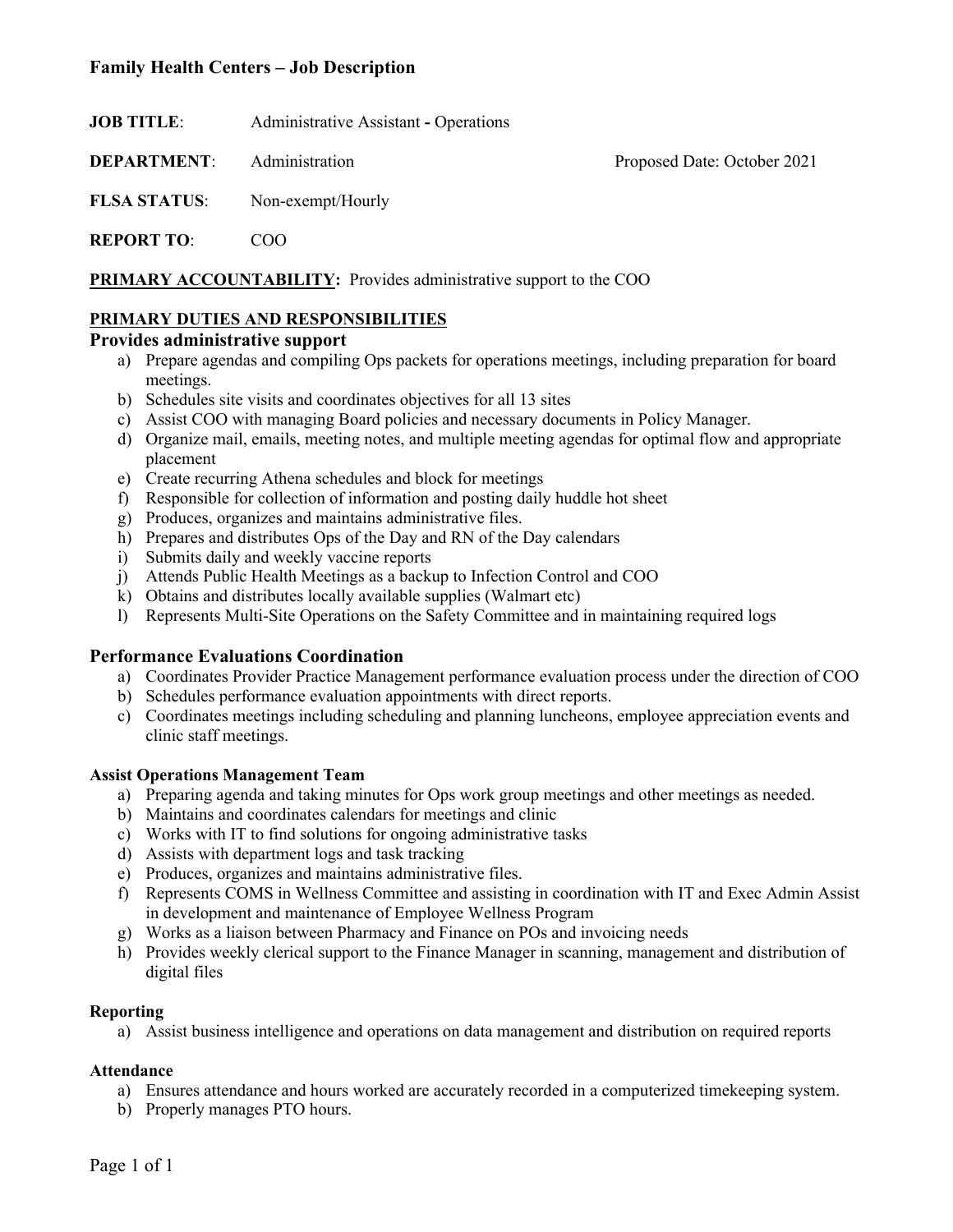# **Family Health Centers – Job Description**

c) Responsible for regular, predictable attendance and to work hours as scheduled, which may include evenings or weekends.

#### **Other duties as assigned.**

### **GENERAL DEVELOPMENT**

- 1. Requires more advanced organizational skills, in order to organize projects or the work of others.
- 2. Job duties require the ability to work independently and as part of a team.
- 3. Duties require the ability to effectively perform in response to workflow or ongoing direction by supervisors or others.
- 4. Ability to determine an effective response to situations encountered within established precedent.
- 5. Work requires consideration of the impact of a work product on other employees in the work process.
- 6. Duties require analysis of information following established methods, not requiring the employees own opinions.

### **PROFESSIONAL & TECHNICAL KNOWLEDGE**

Possesses a basic level of written and verbal communications skills, computational and computer skills and mathematical knowledge typically acquired through completion of a high school program. Minimum one (1) year Administrative Assistant experience.

### **TECHNICAL SKILLS**

Ability to prepare more complex documents using computers, including creating tables, charts, graphs and other elements.

Ability to use computers to create tables and simple displays of information.

Ability to create basic presentations.

Ability to prepare basic correspondence and simple reports using a computer

Ability to create, send and manage email.

Ability to access web-based applications and other computer programs

# **COMMUNICATION SKILLS**

- Job duties require the employee to effectively communicate basic or non-technical information to coworkers or others.
- Employees are expected to exercise tact and diplomacy in the resolution of mild conflicts or disagreements.
- Employee is required to effectively communicate using FHC's core values;

# **Core Dimensions**

- **Respect**—using manners and appropriate language; maintaining a person's dignity and confidentiality; giving credit where due; asking others for their input and feedback.
- Empathy—to show someone you understand what they are feeling without judgment; engaged listening with no distractions; acknowledgment and paraphrasing; eye contact.
- **Genuineness**—tone of voice and body language are congruent; showing consistent behaviors over time; integrity (follow-through and follow-up); humility (admitting when a mistake is made).
- **Specificity**—what details can you give so someone knows what "excellence" looks like; models or samples; one-on-one mentoring; alternate plans.

Job duties require employee to provide excellent customer service to all internal and external customers. Job duties require the effective communication of information during informal and formal verbal presentations.

#### **WORK ENVIRONMENT**

Work is performed in an office environment.

Work requires a driver's license and ability to travel to all 13 clinic sites on a regular basis